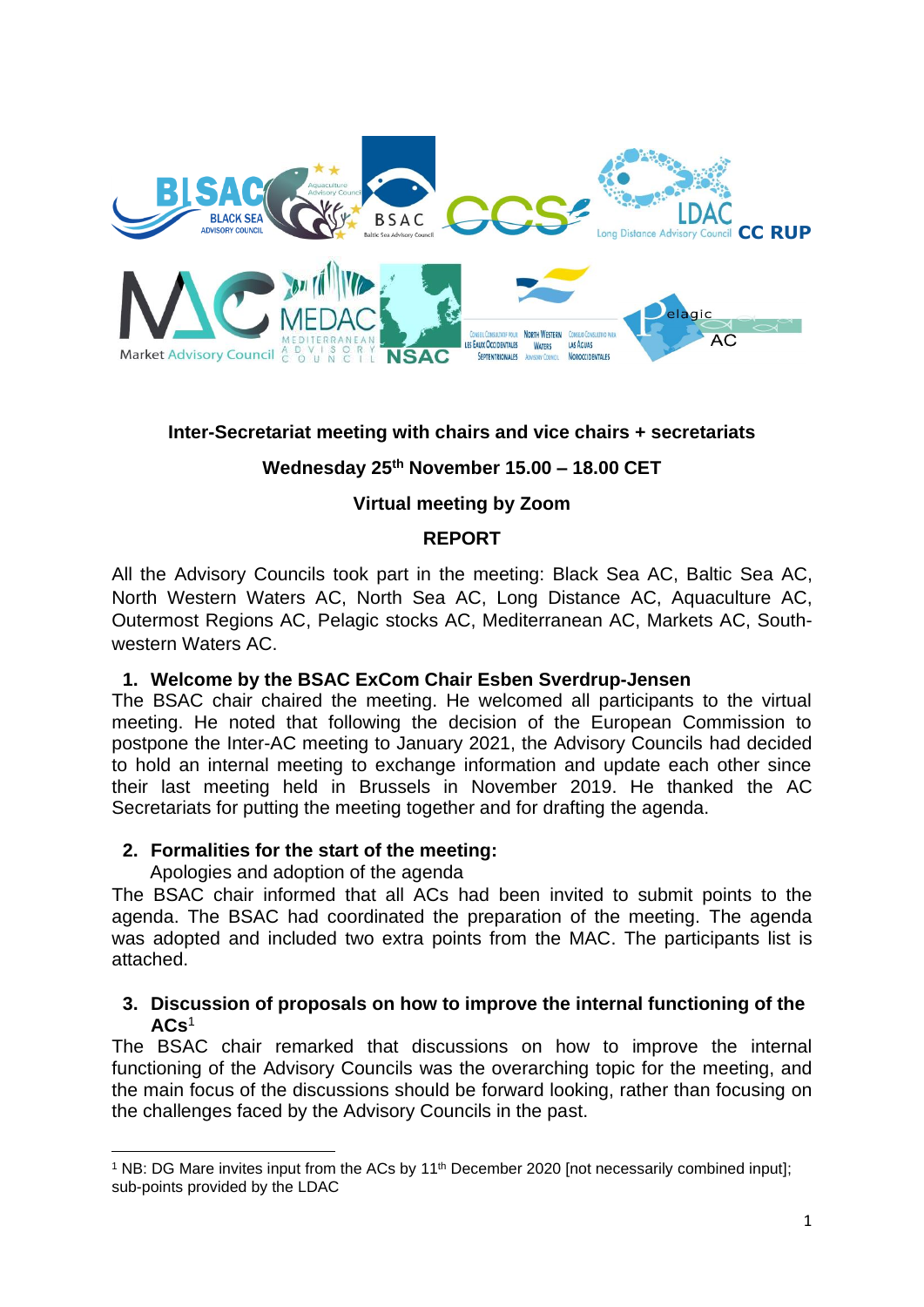# **a) Round table of preliminary proposals from the ACs in response to the letter from DG Charlina Vitcheva, and discussion on possible ways to improve the functioning of the ACs and participation of members**

The BSAC chair referred to the letter from the Director General Charlina Vitcheva, in which she had asked the Advisory Councils to reflect on how best to address challenges and promote best practices. She had invited all ACs to send in ideas and proposals by 11th December 2020. He asked all Advisory Councils to express their views on whether there should be a joint response to this letter. In his view, given the fact that the Advisory Councils face different challenges, and the time frame to respond to the letter limited, the Advisory Councils should respond to the letter separately.

Speaking on behalf of the BSAC, he informed that the BSAC is in the process of consulting its members and drafting a reply. It includes examples of best practices and initiatives taken to meet past challenges and make improvements. The challenges appeared to be escalating as the Baltic fish stocks go down. He underlined that the Management Team is a good tool to deal with everyday practicalities. He also referred to the external evaluation carried out by the consultancy Oxford Research. The results are expected in December, and will hopefully lead to some recommendations on how to improve the functioning of the BSAC. The BSAC had introduced theme sessions to allow for in-depth discussions of difficult issues. The chair of the BSAC Ecosystem-based management working group added that the BSAC had gone through an exercise to review the rules of procedure. Other positive changes in the BSAC include strengthened interpretation in the meetings.

The LDAC referred to similar experiences to the BSAC in terms of mandate and functioning of the Management Team, which is called a Bureau, and is composed of the Chairs and Vice Chairs of the GA/EXCOM and Working Groups. It meets at least 2-3 times a year generally one month ahead of the meetings. Regarding a performance review, the LDAC was pioneer in carrying out a full evaluation divided in two parts [one related to internal working, and decision-making process and follow up of advice; and another on external relations with international bodies such as FAO, EFCA or RFMOs, communication aspects and gender balance/equity issues].

The LDAC has full occupation of its seats on the ExCom, with the exception of one for the NGOs/OIG. More clear rules and guidance by the Commission are needed for stakeholders to know what to expect in terms of topics covered within our remit. The LDAC has tried to institutionalise the work of focus groups through pre-agreed ToR and a narrow mandate to deliver written proposals to WGs and ExCom. Although they strive for consensus, it is not always possible, and it is important to reflect in a clear and concise manner all diverging/minority positions.

In this sense, lack of consensus cannot mean lack of advice. Another important point is that members are loyal and adhere to the recommendations made by the LDAC within their organisations. Regarding the NGOs letter to DG, the LDAC is not facing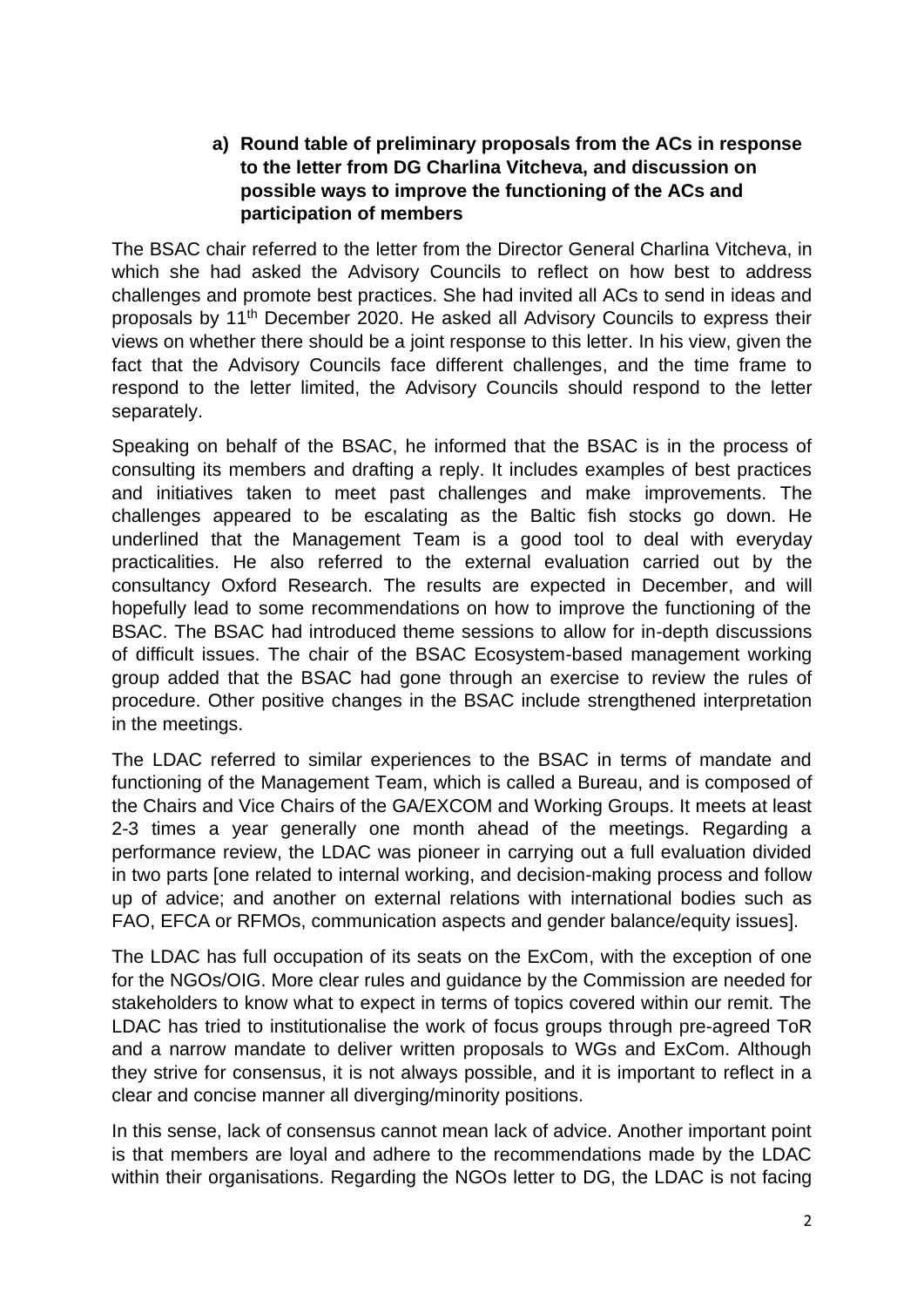the problems mentioned, due to mutual trust existing amongst the members, but is looking at them carefully.

The AAC noted that its Management Team is an effective tool. There had been an attempt to improve the rules of procedure and statutes, and the AAC had worked on improving the quality of functioning of the AC through questionnaires to the members. There is more translation of documents. They were working on how to improve governance. Some members had left the AC due to the costs of membership and availability of time.

The MEDAC presented its structure, composed of the presidency, 5 vice-presidents (3 from the 60%, 2 from the 40%), 8 co-ordinators of working groups and focus groups. The president (of both ExCom and Gen Assembly) is impartial and has no vote. There are 6 working languages. If no consensus is reached, all minority statements are included in the recommendations. Scientific experts are engaged in meetings. The MEDAC statutes have resolved all internal problems, and the MEDAC did not have proposals to send to the Commission. In the view of the MEDAC representatives, each AC should send its own response to the Commission. A performance review should be done in all Advisory Councils in a co-ordinated way, and the results shared.

The MAC praised the functioning of its Management Team which had a balanced representation. The minority views are included in the recommendations. All issues are raised internally before going to the Commission. Focus groups are in place for more technical issues, whilst the political issues are left to working groups. The MAC has received positive feedback on its functioning, and did not anticipate it would be sending recommendations to the Commission.

The NWWAC presented its structure, which includes 4 Geographical Working Groups (West of Scotland, Celtic Sea, English Channel, Irish Sea), 1 Horizontal Working Group addressing aspects common to fisheries overall (for example climate change, marine litter etc), Focus Groups and Advice Drafting Groups. The current challenges were Brexit and the need to provide feedback to the Commission in connection with the NGO letter. The NWWAC recommended that the Commission carries out a campaign to ensure that stakeholders join and take part in the ACs and remain.

The PELAC informed that it had almost always produced consensus advice, but this was becoming difficult due to the challenges of the CFP and because of the membership. The PELAC has a simple structure, is functioning well and is open to internal discussions. The OIG had put forward suggested ways to improve the functioning of the PELAC, and had included incorporating into the statutes those things that worked well.

The PELAC had conducted an evaluation of its work, but there should be a performance review done by an independent body, together with an impact assessment on how to change the PELAC, since Brexit will have a big impact on it. The response to the Commission should be sent separately by each AC.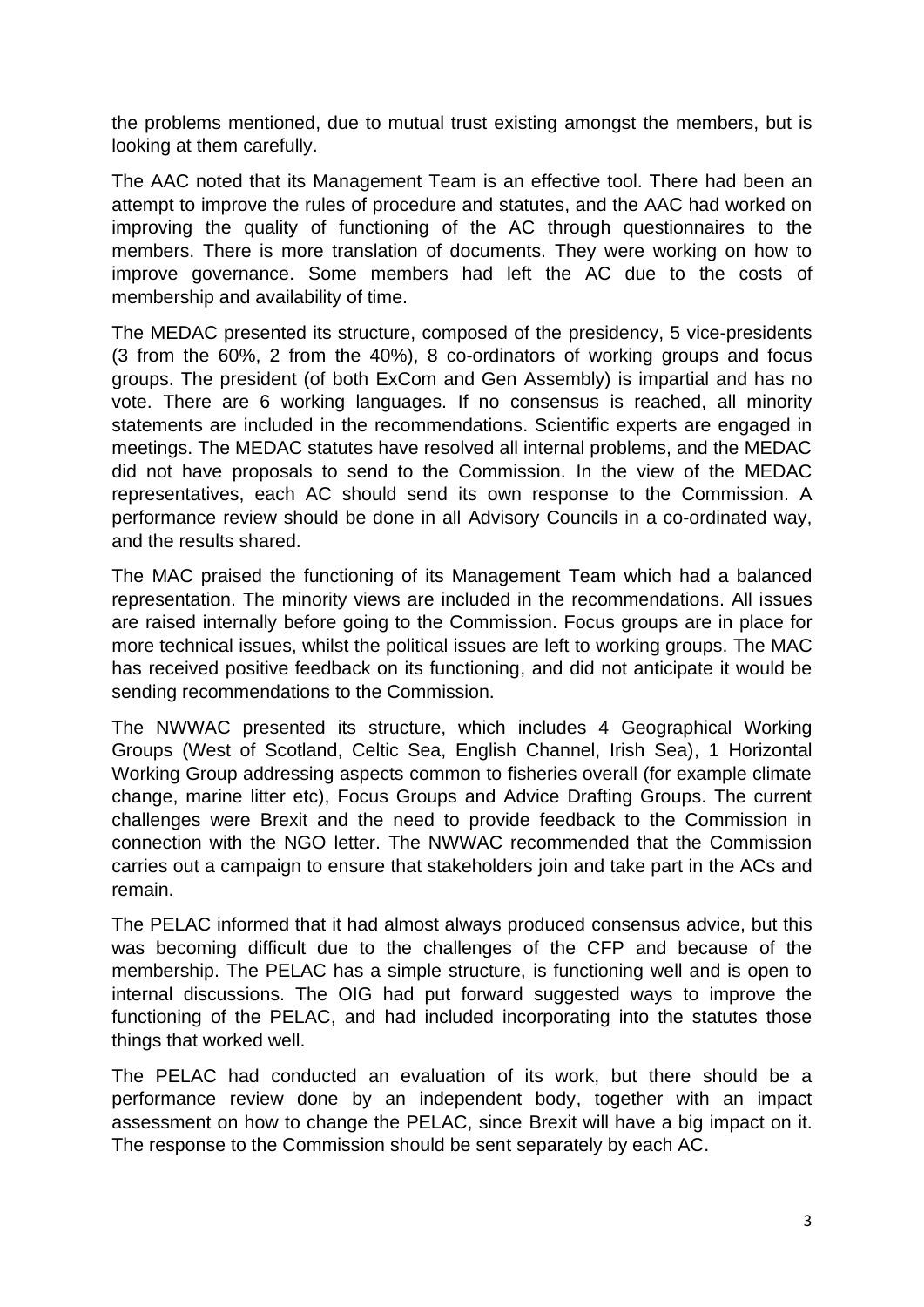The NSAC informed that it had been a well-functioning and productive AC, but in recent years this had been a challenge. It has not been possible to always build bridges between the 40% and 60% groups, especially on environmental issues. After Brexit, the NSAC is planning to revise its statutes. The NSAC is looking for ways to attract new NGOs, since several had left in connection with Brexit. The fact that the Commission does not take into account the advice provided by the AC is a problem, and a performance review could be linked to assessing what influence the NSAC has on policy, including work in the regional group Scheveningen.

The SWWAC informed of its experience whereby some NGOs had departed, and this had initiated a process of reviewing the statutes and rules of procedure (2016- 2018). Misinterpretation of these "new" rules appears to be a problem today, and it is important to explain them better to the new members. Things have improved, but NGOs are still being invited to send in their inputs, which will have to be reviewed by the ExCom and General Assembly. For that reason, the SWWAC would only send an initial reply to the Commission. The hard work of the SWWAC Secretariat was acknowledged.

The Black Sea AC is a small and relatively new Advisory Council. It has a Management team and working groups. Some focus groups will be established next year. Minority positions are included in the recommendations. Despite COVID, they have had a productive year of meetings.

The CCRUP is a newly created Advisory Council. The structure is similar to other ACs. The geographical distance between the members, time zones, as well as many different languages are a challenge.

The BSAC chair thanked all the Advisory Councils for their overviews. He encouraged them to share their recommendations on how to address the challenges with other Advisory Councils. He noted that a joint recommendation would be too challenging and, therefore, the ACs should send individual responses to the Commission.

The LDAC proposed to put together a document on good practices that can be presented to the DG MARE on the basis of the responses received from the members of the ACs.

**Action points: 1. The Advisory Councils will send their individual responses to the Commission and will share them with the other ACs. 2. Best practice document will be drafted by the LDAC, and secretariats to share their experience for the next Inter AC coordination meeting with the DG MARE/MS, planned for January 2021.**

# **b) Reflection on topics of shared interest for Joint ACs advice for 2021**

By way of introduction, the BSAC chair referred to Article 42 of the Basic Regulation, which requires the ACs to coordinate positions on issues of common interest with a view to adopting joint recommendations.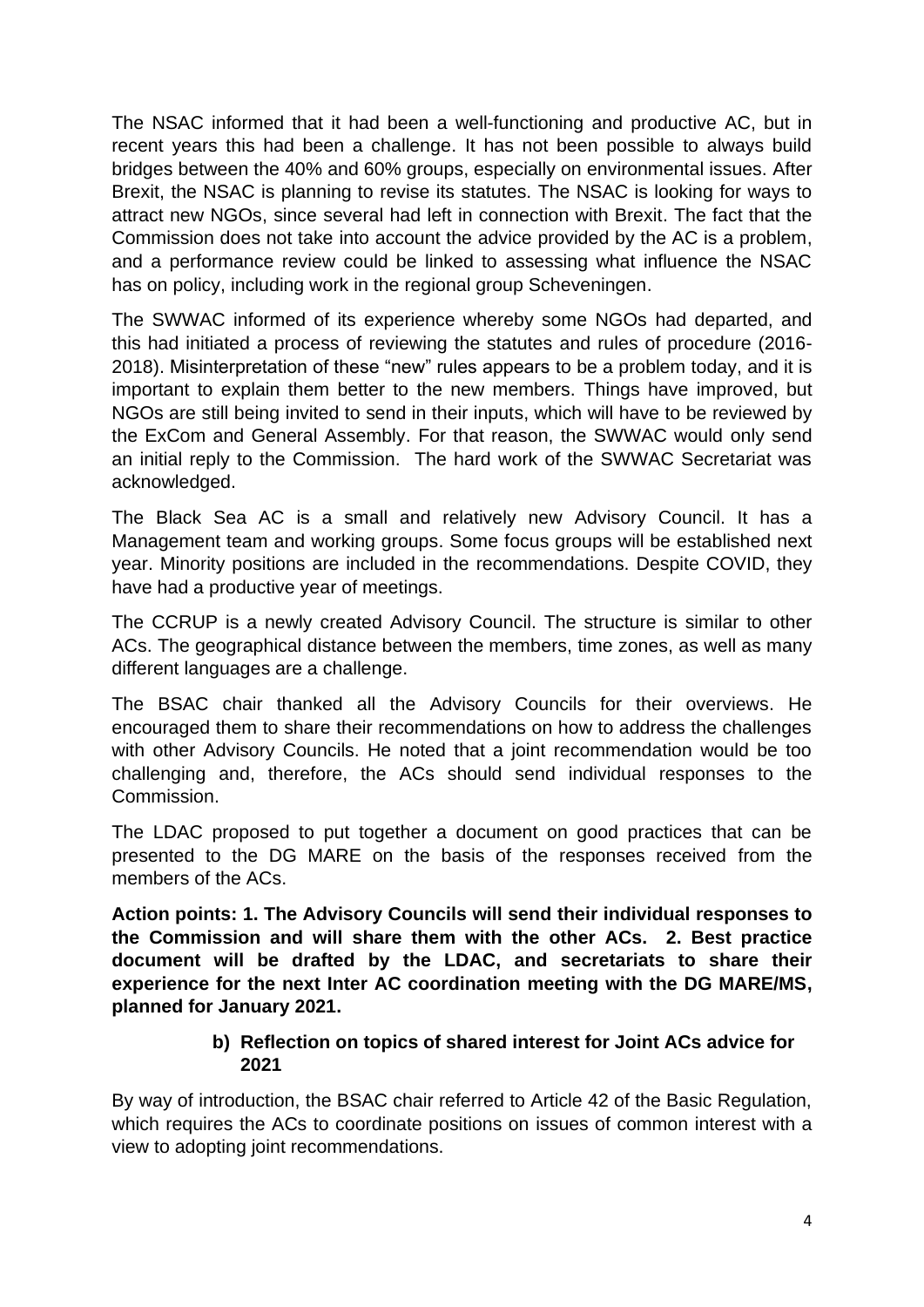The MAC brought up Brexit as an issue of shared interest. Brexit will have a huge impact, and it expressed the hope that things will become clearer on how an agreement on Brexit will look like in January. Then the MAC is planning to produce advice on Brexit, focusing on market issues. It would be interested to know how other ACs will react. The MAC also welcomed collaboration on several issues, especially environmental issues such as plastic litter etc. The MAC drew attention to the fact that producing joint advice might be quite difficult on some more sensitive topics.

The MEDAC reminded the meeting about the issues of shared interest on which the ACs could produce a joint advice: climate change, marine litter and invasive alien species. The MEDAC is not planning any advice on Brexit. On the Blue Economy it was working with the NWWAC. The Commission had sent lots of consultations and it was difficult to keep up.

The NWWAC had established a Brexit Focus Group, but it was difficult to make progress, given the current situation. The NWWAC referred to the joint ACs advice on the Blue Economy as a good example of joint work and invited all ACs to join. The NWWAC also referred to the joint ACs advice on marine litter as a good example of a harmonised approach. They supported a joint approach on agreeing on deadlines for meeting and delivering input towards joint ACs advice.

The BSAC commented that the BSAC was happy to look at the joint ACs advice on the Blue Economy with its ExCom members. Working on topics of shared interest should be brought up with the Commission in January with a view to developing some guidelines on how to deal with consultations, since joint ACs advice might have more impact. The chair of the EBM working group was concerned about the development of a super AC; in his opinion, the ACs should first of all prepare their own advice, because getting agreement on joint advice could be very challenging.

The LDAC was of the view that the Commission appreciated the joint advice provided by ACs in the past, and supported the idea of fostering collaboration for coming up with joint ACs advice on issues of common interest. It encouraged the Secretariats to follow up on shared topics, and to coordinate this work with those interested in topics such as deep sea access and VMEs, deep-water mining, plastics strategy, fight against IUU fishing, level playing field between EU and non-EU fishing products and blue economy. The Commission could provide guidance on what is expected from the ACs in terms of the near future in light of Brexit. Each AC has its remit and can become possessive of its issues, and this can give rise to conflict. Hence the need to coordinate and develop a system to produce advice. It cited the example of the functioning of the two EP Committees on Environment (ENV) and Fisheries (PECH) which gave advice to each other looking at who leads each topic. The LDAC had done similar work in addressing some of its advice related to trade issues to the MAC (e.g. ATQ for Tuna Loins for 2021-2022).

The PELAC supported the merits of having common positions, whilst being mindful of the way the ACs operate, and the fact that getting internal approval and meeting deadlines can be onerous. There is scope for improving the process.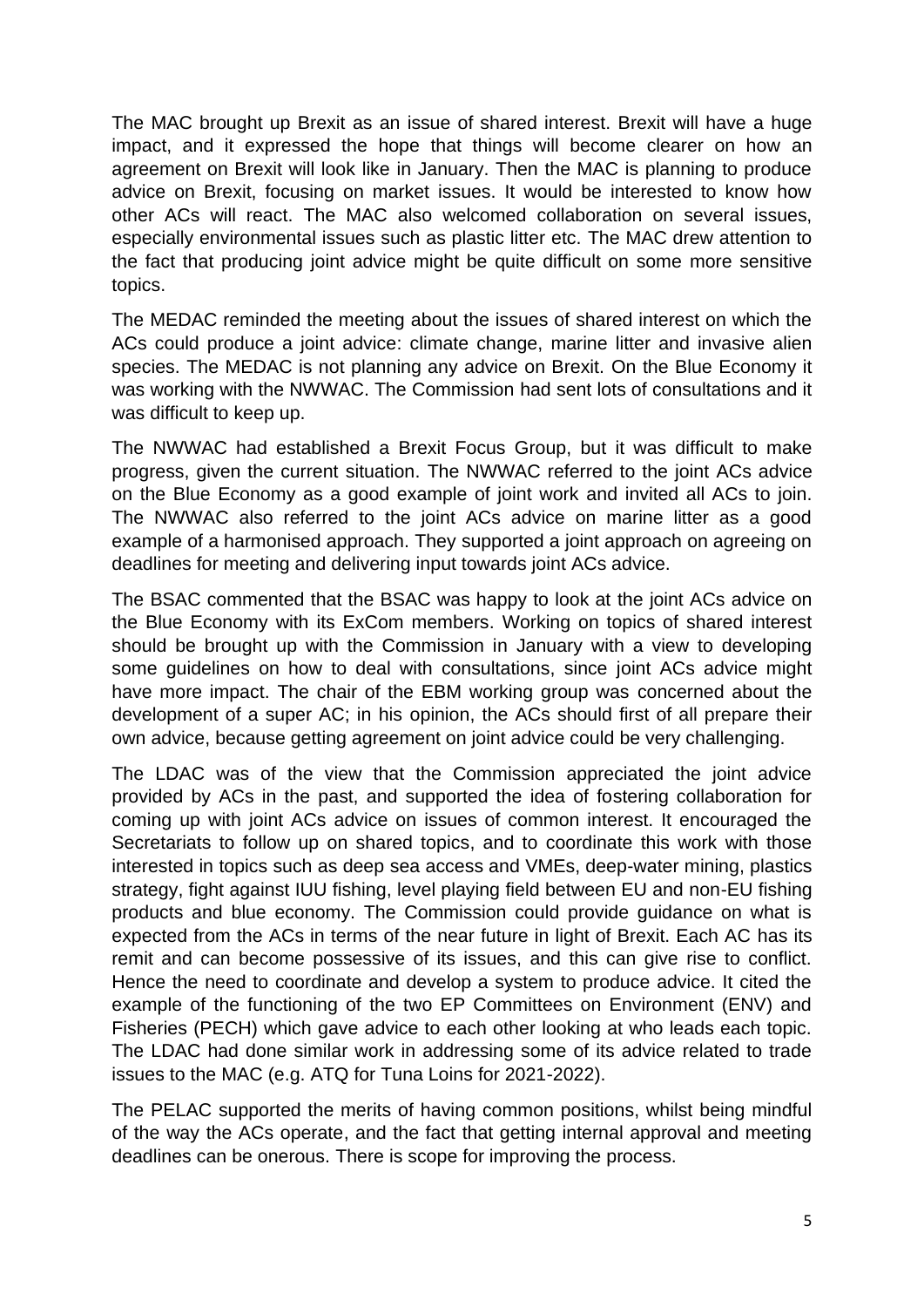They advocated bringing other ACs into the discussions, rather than presenting a final document.

The CCRUP brought up the need to translate all consultation documents into 3 languages, which makes it impossible to stick to short deadlines.

The BSAC chair concluded by noting the challenges, whilst at the same time there was the requirement for the ACs to engage on overlapping issues.

### **Action points**

**The ACs should continue to cooperate with each other on topics of shared interest for joint ACs advice.**

**The ACs should ask the Commission what they expect should be contained in the joint ACs advice and replies to consultations, in order to make them more focused.**

# **c) Future developments for funding the ACs (the Commission's review of its annual contributions and calculation of lump sums to the ACs)**

The BSAC chair referred to the financial seminar the Commission held with the ACs in June 2020. It had presented the revised guidelines on how to manage the funding, budgeting and reporting obligations. He also referred to the underspend by the ACs in the current year, due to COVID. The Commission had made it clear that it will not be possible to carry forward any unspent money, but the underspending will not affect future financial contributions to the ACs budget.

The MAC praised the new financial guidelines for being much simpler. It also raised the underspending due to COVID and invited ideas from the other ACs on how they would use the resources. For the MAC, the underspend will be invested in a new web site, and perhaps scientific studies.

The PELAC and the BSAC noted and encouraged that the underspend could be invested in external evaluations. The MEDAC noted that there is no consensus in MEDAC to spend the outstanding money on an external review.

The BSAC chair concluded that the ACs can communicate their discussions to the Commission and share their experience.

#### **Action points**

**The underspending could be invested in external evaluations.**

# **3c) Future developments for funding the ACs (the Commission's review of its annual contributions and calculation of lump sums to the ACs)**

The ACs noted that the allocation of funding presented by the European Commission in April 2020 is preliminary. The allocations will be discussed at meetings of the ACs with the Commission, before signing new agreements.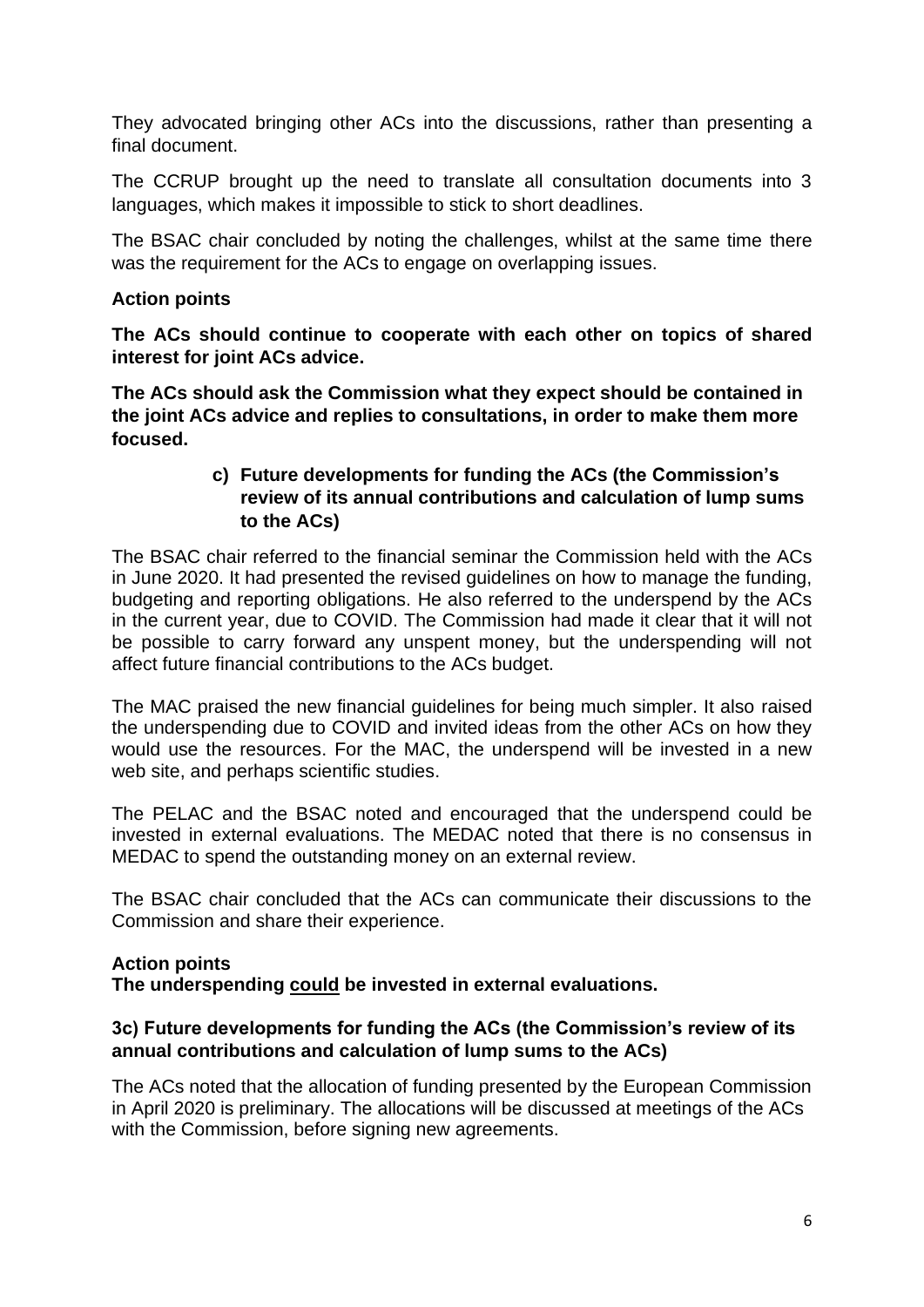The MAC informed that there will be variations in the amount of the lumpsum to be paid to each AC. This is expected to enter into force after the adoption of the new Multiannual Financial Framework. The Commission is expected to organise individual meetings with the Advisory Councils to help determine the amount of the lump sums.

The LDAC agreed with the comment made by the MAC and encouraged further indepth discussion between the Inter AC Chairs, Vice Chairs and Secretariats with the financial team of DG MARE and DG BUDGET as soon as future developments in terms of criteria and requirements for allocating funds by lump sums based on work priorities on a multiannual are unveiled.

# **4. ACs participation at the EFCA meetings [BSAC]**

The BSAC chair raised the issue of the ACs participation at EFCA meetings. All ACs are invited to the Advisory Board (twice a year). There is a rotation system for participation at the Administrative Board, where one AC represents all the other ACs for a period of 1 year (generally 2 AB meetings). These meetings are the only possibility to communicate important issues related to fisheries to EFCA. The potential of these meetings should be used in a better way. EFCA proposes to develop terms of reference for the Advisory Board meetings, so as to strengthen cooperation between the ACs and EFCA. It had invited input. The BSAC had sent in a contribution together with the PELAC, and other ACs had sent contributions. This subject was only briefly dealt with at the Advisory Board meeting in October. The BSAC asked other ACs to express their views on how to move forward on this matter.

The ACs exchanged the views on the AC representation in EFCA.

The LDAC supported the BSAC initiative, but made it clear that this would require an amendment of the EFCA Founding Regulation. It informed the meeting of the input it had provided to EFCA during the informal consultation process held in June 2020. The ACs were entitled to contribute to the review process the work of EFCA Advisory Board as they are best placed to do it as members of the Advisory Board. One AC could possibly represent all ACs for a longer period, so as to have more continuity, but this need to be agreed in advance by consensus or wide majority, as there seems to be divergence of views between ACs on this topic. They also spoke about AC delegations being adequately represented by members from both 60% and 40% groups, and the Secretariats whenever possible.

The MAC agreed with the importance of representation of members from both the 60% and 40% groups and the Secretariats, and at the same time saw the challenges of representation from the ACs, taking into account EFCA's legal basis, and the need to coordinate preparation and information flow ahead of meetings.

The BSAC Ecosystem based working group chair stated that this required a discussion within the BSAC, and it was for each AC to decide.

The NSAC supported the initiative and was willing to take part in a drafting group to develop guidelines on this.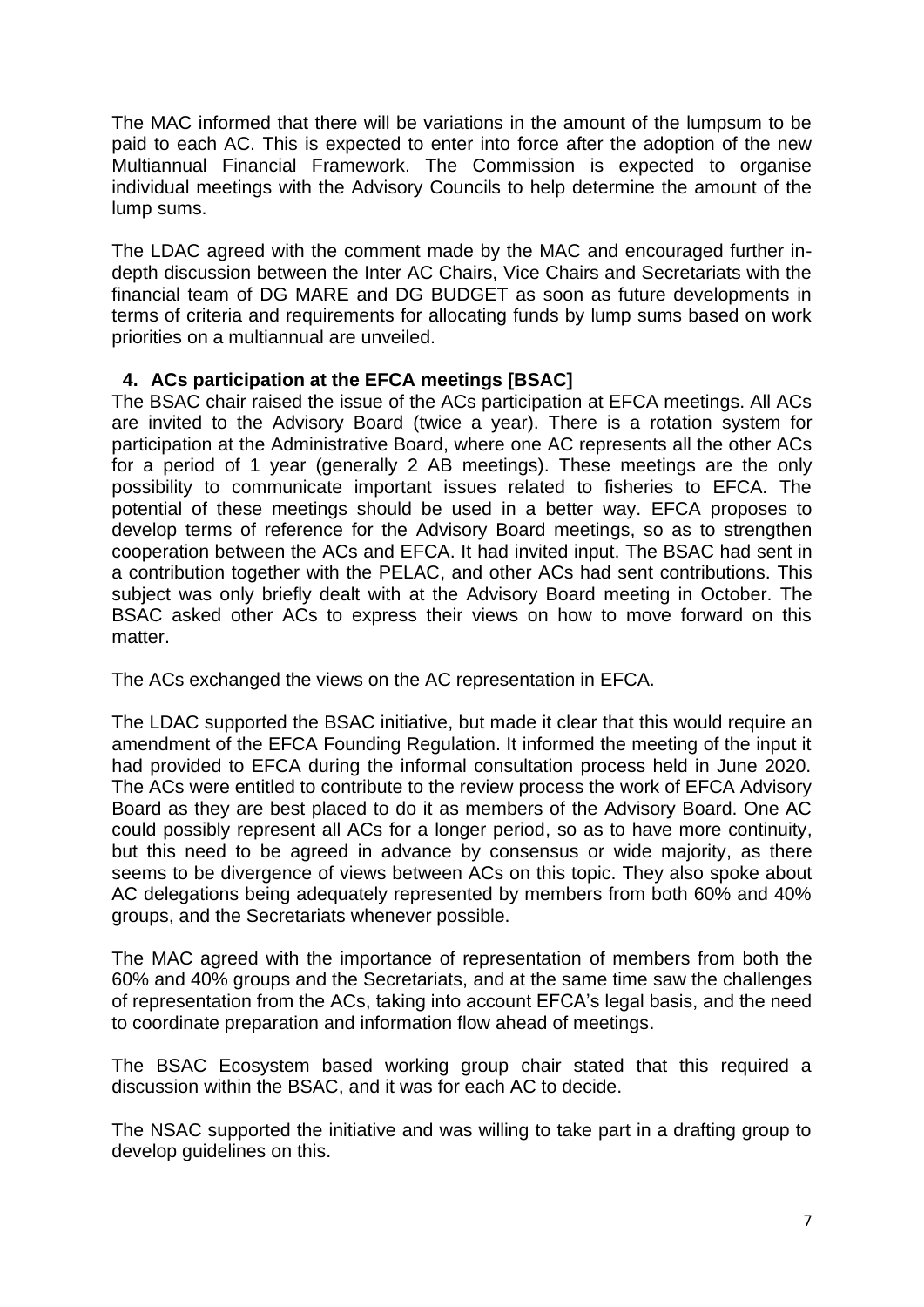It was decided to continue discussion on this matter.

# **Action points**

**The ACs Secretariats are to work out a small Joint AC Focus Group to discuss the possible way forward concerning the AC representation in EFCA.**

#### **5. Sharing/optimizing translation costs for some documents from Commission [CC RUP]**

The outermost regions AC (CC RUP) raised the issue of optimizing/sharing the translation costs between the ACs who share common languages and want to save costs on their budget.

The MEDAC proposed to put pressure on the Commission to provide documents in relevant languages, including those on EU public/targeted consultations.

### **Action points**

**The AC Secretariats should further explore the possibility to share the translation costs in a coordinated and cost-effective manner.**

### **6. AOB**

# **a. Update of Joint AC maps / infographics [raised by the LDAC]**

The LDAC offered to co-ordinate the update of Joint AC maps to make sure that all ACs are included (the latest version is from 2015 and only 7 out of the current 11 are reflected). At a request of the BSAC, they also offered the possibility of looking into a more interactive version of the map beyond the hard copy / static image including dynamic features where it is possible to click/zoom/access to more information for each of the relevant ACs.

The ACs took note, and agreed this could be a good idea.

# b. The BlAC asked about **membership of national agencies on the ACs**.

The ACs confirmed that this was not possible according to the rules for the ACs, since national agencies and governments are considered as observers.

The BSAC chair thanked all Advisory Councils for participating in the meeting, for their input, and concluded that the agreed initiatives will be highlighted as action points in the report.